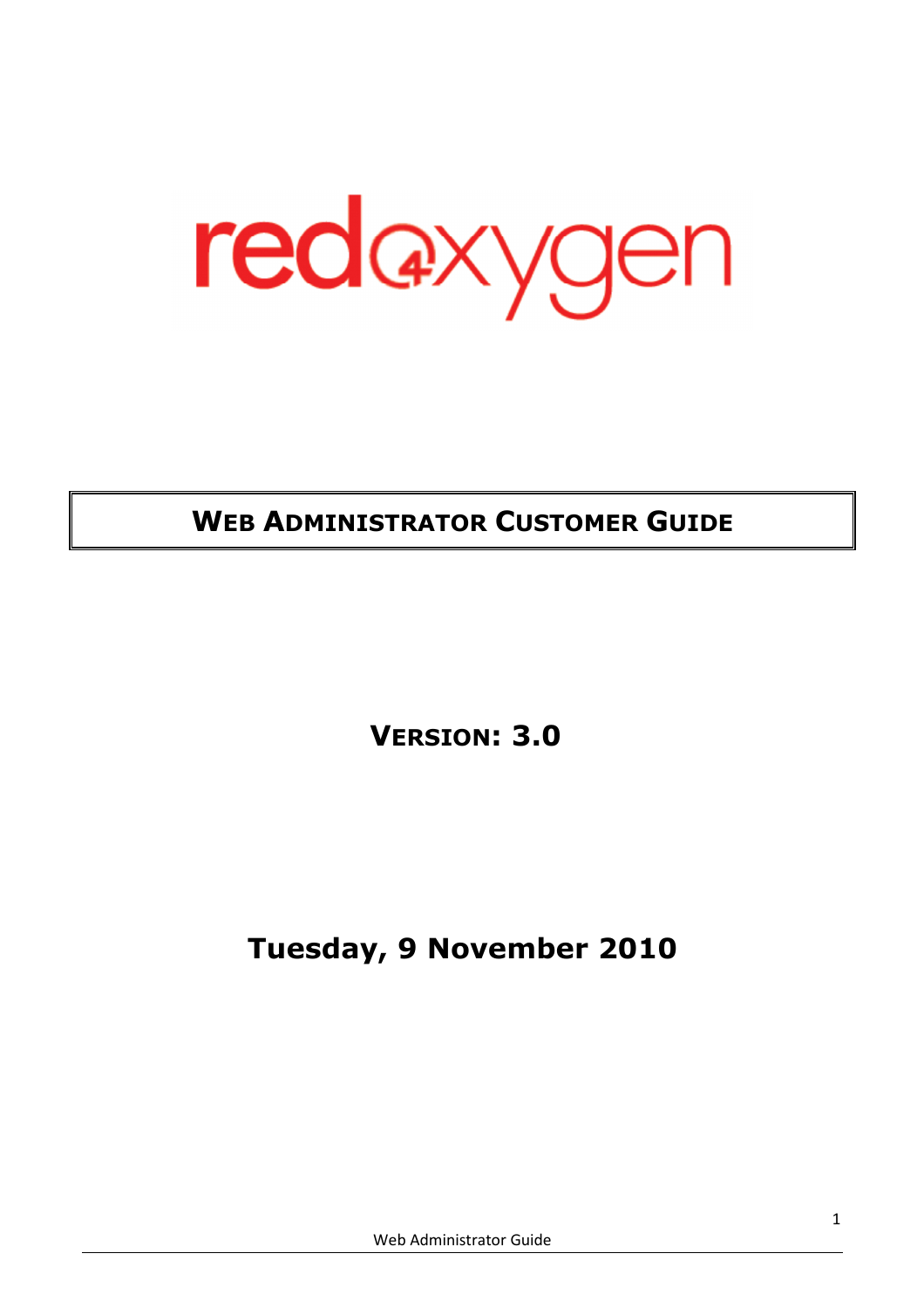## REVISION TABLE

| <b>VERSION</b> | <b>PRIMARY AUTHOR(S)</b> | <b>DESCRIPTION OF VERSION</b>                                                                                        | <b>DATE</b><br><b>COMPLETED</b> |
|----------------|--------------------------|----------------------------------------------------------------------------------------------------------------------|---------------------------------|
| 1.0            | Chris Garibaldi          | New document created under new web<br>administrator document format.                                                 | 8/12/2003                       |
| 2.0            | <b>Bart Ritchie</b>      | Updated documentation to reflect current<br>Web Administrator features and workflow.                                 | 22/06/2006                      |
| 3.0            | Marilyn Guo              | Updated and added pictures into this<br>documentation to reflect current Web<br>Administrator features and workflow. | 9/11/2010                       |
|                |                          |                                                                                                                      |                                 |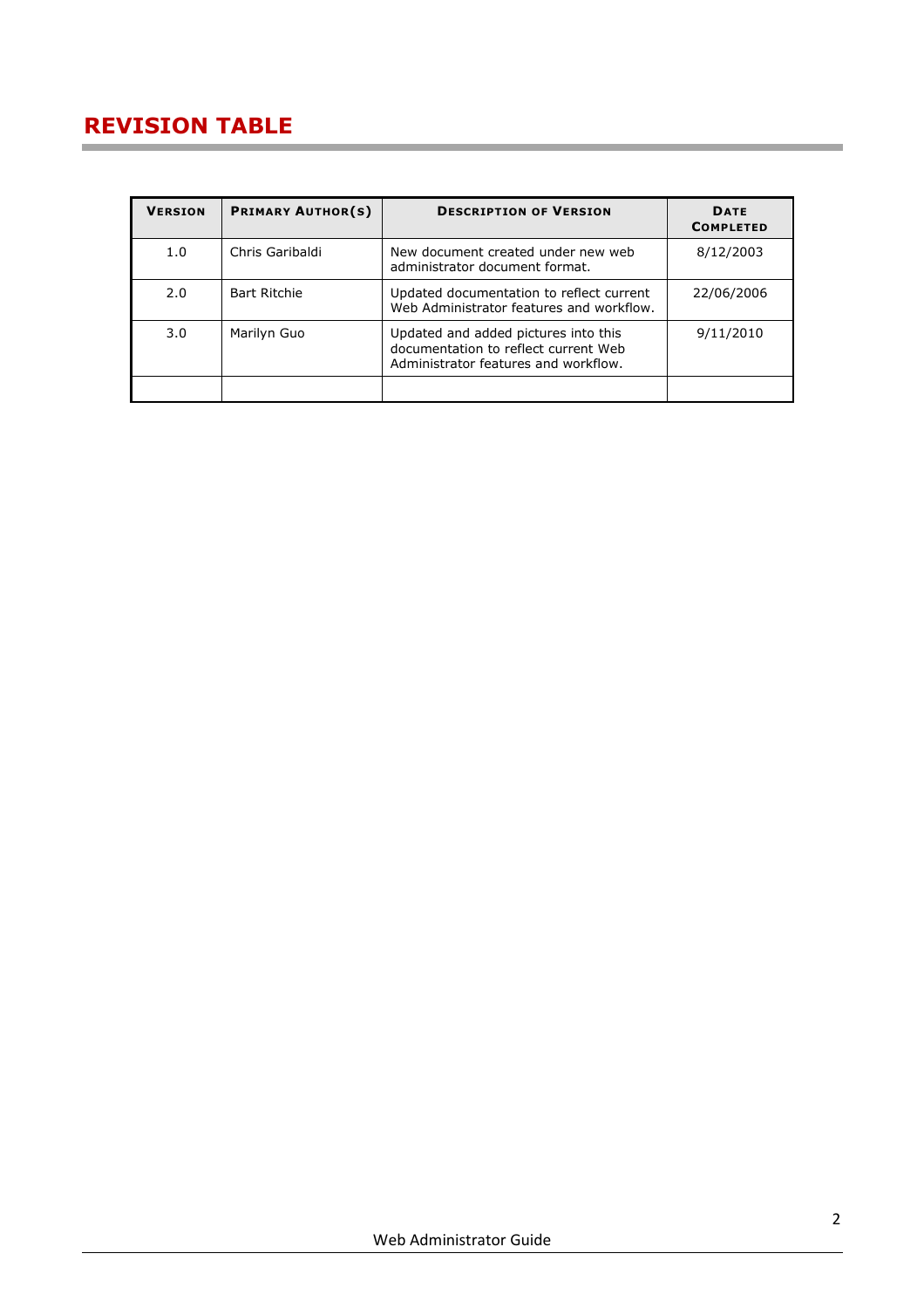# **Contents**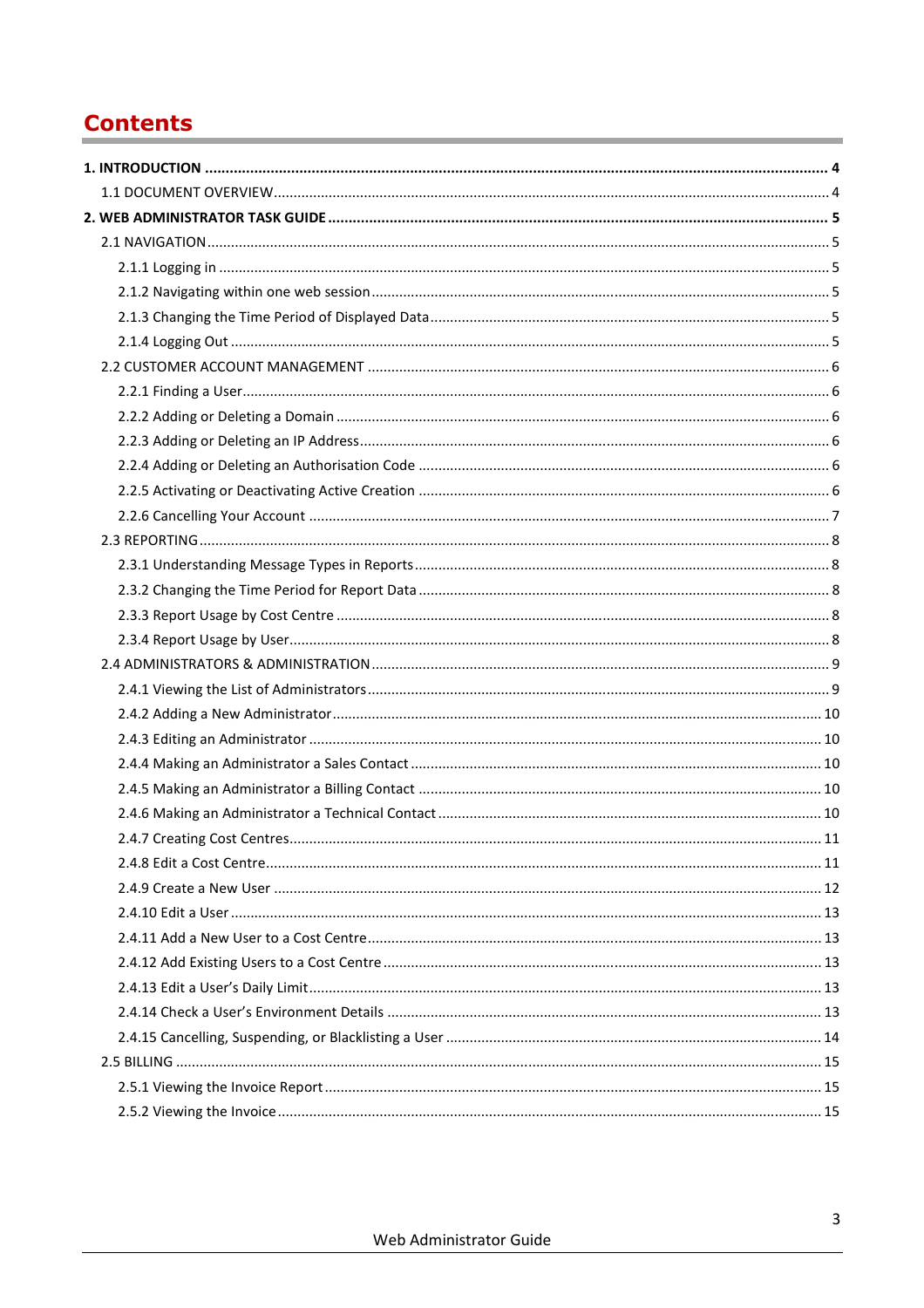# 1. INTRODUCTION

#### 1.1 DOCUMENT OVERVIEW

|                                                                                                                                                                      | Red Oxygen Online - U.S.                                                                                                                                                                                            | Powered by |
|----------------------------------------------------------------------------------------------------------------------------------------------------------------------|---------------------------------------------------------------------------------------------------------------------------------------------------------------------------------------------------------------------|------------|
|                                                                                                                                                                      | <b>Customer Account Administration</b>                                                                                                                                                                              |            |
|                                                                                                                                                                      | Login                                                                                                                                                                                                               |            |
|                                                                                                                                                                      | For troubleshooting when installing or using the Red Oxygen software please view the frequently asked questions FAQ.                                                                                                |            |
| To set up either a single user or small business account Sign up now.                                                                                                |                                                                                                                                                                                                                     |            |
| Account maintenance and reporting is available via Administrator login only.                                                                                         |                                                                                                                                                                                                                     |            |
| <b>Please note:</b><br><b>Users and Administrator are different:</b><br><b>Users send messages</b><br>٠<br>Administrators log in here to maintain their account<br>٠ |                                                                                                                                                                                                                     |            |
| Both Users and Administrators have passwords, and those passwords can be different.                                                                                  |                                                                                                                                                                                                                     |            |
|                                                                                                                                                                      | So please make sure you are using your Administrator password if you are trying to log in here to manage your account.<br>And your User password when configuring your WinSMS or BulkSMS software to send messages. |            |
|                                                                                                                                                                      | Email Address: vours@email.com                                                                                                                                                                                      |            |
|                                                                                                                                                                      | (Note: password is case sensitive.)<br>Password:                                                                                                                                                                    |            |
| Login                                                                                                                                                                |                                                                                                                                                                                                                     |            |
|                                                                                                                                                                      |                                                                                                                                                                                                                     |            |
|                                                                                                                                                                      | Forgotten your password? CLICK HERE                                                                                                                                                                                 |            |
|                                                                                                                                                                      |                                                                                                                                                                                                                     |            |

Current Page Title - Login Language: English Deutsch Français Italiano Español Nederlands Svenska Dansk Portugues Lithuanian Russian 中文(寛休) Chinese (Traditional)<br>2007. All information on this site is copyright. All rights reserved. Do not duplicate

The Web Administrator Customer Guide (WACG) is aimed at the three Customer Administrator groups and their levels of access, including Full Administrators, Accounting and Reporting, and Help Desk Operators. The WACG will be used as both an education tool and a reference document, focussing primarily on common tasks that Administrators will undertake rather than providing a description of everything that is visible on each page.

Administration of the customer account and individual user accounts are the primary interests of Customer Administrators using the Web Administrator tool.

This version of the WACG aims to provide this information in a simpler, tabular format, so that the reader does not need to wade through paragraphs of descriptive text. The reader should be able to locate the task that they require information on, and find it easily within the table. The table will also include three columns to indicate which levels of administrator have access to any particular listed task. The key to these columns is as follows:

- $A = Full$  Administrator
- $\blacksquare$  B = Accounting & Reporting
- C = Help Desk Operator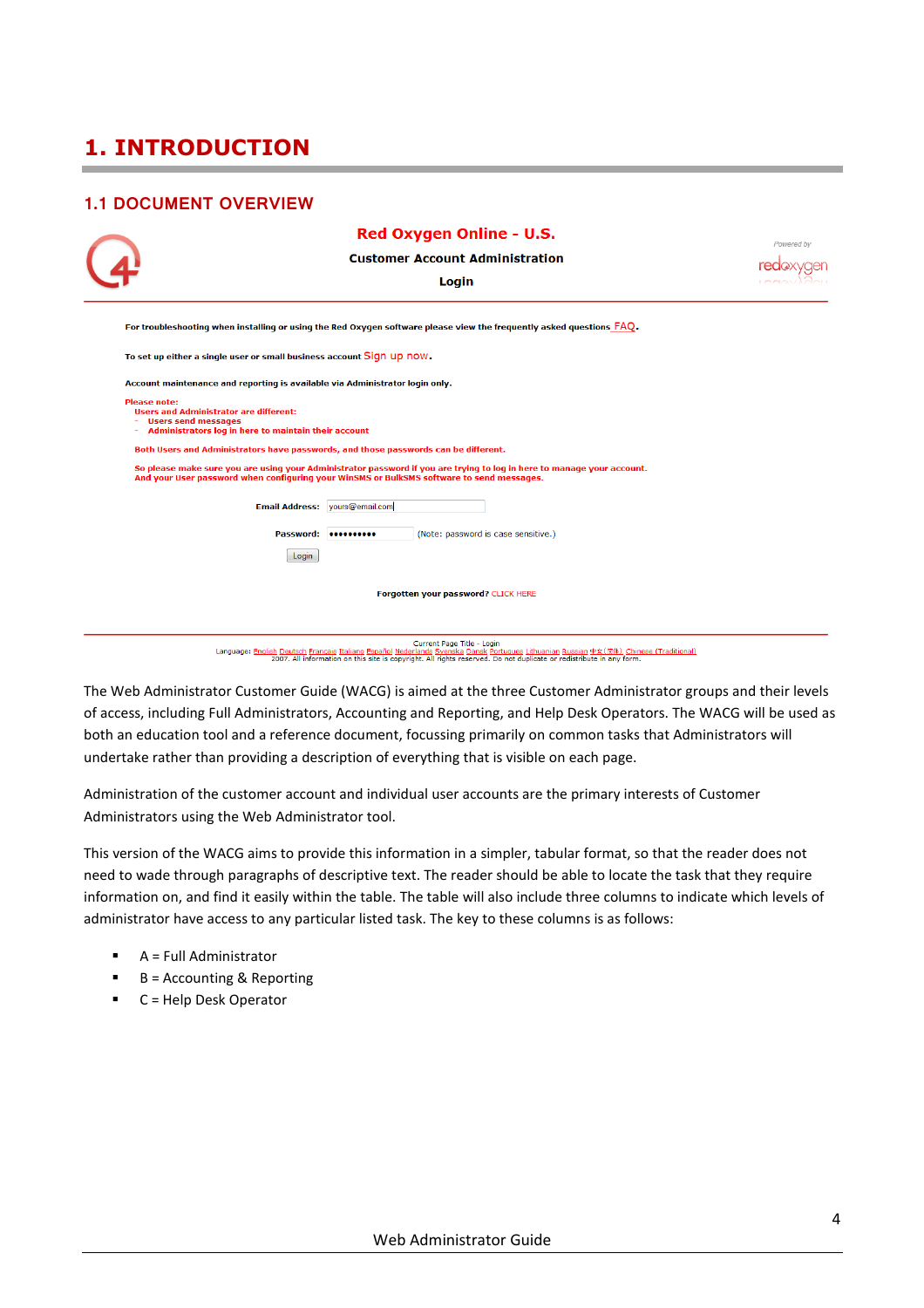## 2. WEB ADMINISTRATOR TASK GUIDE

## 2.1 NAVIGATION

|                                                                                   |                                                      | Red Oxygen Online - U.S.<br><b>Customer Account Administration</b><br><b>Customer Show</b> |                                                               | Powered by<br><b>rea</b> axvaer<br>$\sum_{i=1}^{n}$ |
|-----------------------------------------------------------------------------------|------------------------------------------------------|--------------------------------------------------------------------------------------------|---------------------------------------------------------------|-----------------------------------------------------|
| Customer: New Main Account TEST(company name)<br>acvipahman2@gmail.com.<br>Login: |                                                      |                                                                                            | SMSPROD Server Time: Tuesday August 31 2010 - 03:41:20 (AEST) |                                                     |
| Send SMS<br>Home                                                                  | <b>Find User</b><br>Billing<br>Reporting<br>Support  | Log Out                                                                                    |                                                               |                                                     |
| <b>Account Information</b>                                                        |                                                      |                                                                                            |                                                               |                                                     |
|                                                                                   | Customer's Name: New Main Account TEST(company name) |                                                                                            |                                                               |                                                     |
|                                                                                   | <b>Account Id: CI00027205</b>                        |                                                                                            |                                                               |                                                     |
| Company No (ABN):                                                                 |                                                      |                                                                                            |                                                               |                                                     |
| Customer Reference No:                                                            |                                                      |                                                                                            |                                                               |                                                     |
|                                                                                   | Type - Class: Internal - N/A                         |                                                                                            |                                                               |                                                     |
|                                                                                   | <b>Status: Active</b>                                |                                                                                            |                                                               |                                                     |
|                                                                                   | Country: U S A & Canada                              |                                                                                            |                                                               |                                                     |
| SMS In Credit: 26                                                                 |                                                      |                                                                                            |                                                               |                                                     |
| SMS In Excess: 36                                                                 |                                                      |                                                                                            |                                                               |                                                     |
|                                                                                   | Last Billed: 02-Feb-10                               |                                                                                            |                                                               |                                                     |
|                                                                                   | Authorisation Code: 455554; 619085                   |                                                                                            |                                                               |                                                     |
| <b>Registered Domains:</b>                                                        |                                                      |                                                                                            |                                                               |                                                     |
| Registered IP Addresses:                                                          |                                                      |                                                                                            |                                                               |                                                     |
| <b>List Of Administrators</b>                                                     |                                                      |                                                                                            |                                                               |                                                     |
|                                                                                   | <b>Name</b>                                          | <b>Department</b>                                                                          | <b>Access Level</b>                                           |                                                     |
|                                                                                   | Administrator(Name of Admin)                         |                                                                                            | <b>Full Administration Access</b>                             |                                                     |
| Tony                                                                              |                                                      |                                                                                            | Accounting and Reports                                        |                                                     |

This section details tasks related to moving around within the Web Administration interface. It introduces the factors involved in navigating around your customer account. All administrators should read this document before using the Web Administrator.

|                                                                      |   | <b>ADMIN</b> |   |                                                                                                                                                                                                                                                                                                                                                                                                                     |  |  |
|----------------------------------------------------------------------|---|--------------|---|---------------------------------------------------------------------------------------------------------------------------------------------------------------------------------------------------------------------------------------------------------------------------------------------------------------------------------------------------------------------------------------------------------------------|--|--|
| <b>TASK</b>                                                          | A | в            | С | <b>EXPLANATION</b>                                                                                                                                                                                                                                                                                                                                                                                                  |  |  |
| 2.1.1 Logging in                                                     |   |              |   | The Web Administrator login page is located at http://www.redoxygen.net_and<br>logging in requires your registered email address as a username and your<br>password.                                                                                                                                                                                                                                                |  |  |
| 2.1.2 Navigating<br>within one web<br>session                        |   |              |   | The Web Administrator only supports one web session at a time. You cannot log in<br>more than once, and you cannot select the browser option, "Open in New Page,"<br>when clicking on a link within the Web Administrator. If you do, you may<br>eventually be told that your session is stale or even receive errors when trying to<br>open a new page. You will then need to login again to refresh your session. |  |  |
| 2.1.3 Changing the<br><b>Time Period of</b><br><b>Displayed Data</b> |   |              |   | This is particularly relevant to the Reporting and Billing tabs, where reports are<br>displayed on screen. You are often allowed to select the timeframe you wish to<br>view, the default being "since yesterday". This selection can be made at the top of<br>most reporting and billing pages, by means of a drop down box.                                                                                       |  |  |
| 2.1.4 Logging Out                                                    |   |              |   | You can log out of the Web Administrator at any time, by clicking the Log Out tab.<br>This will bring you back to the initial login page.                                                                                                                                                                                                                                                                           |  |  |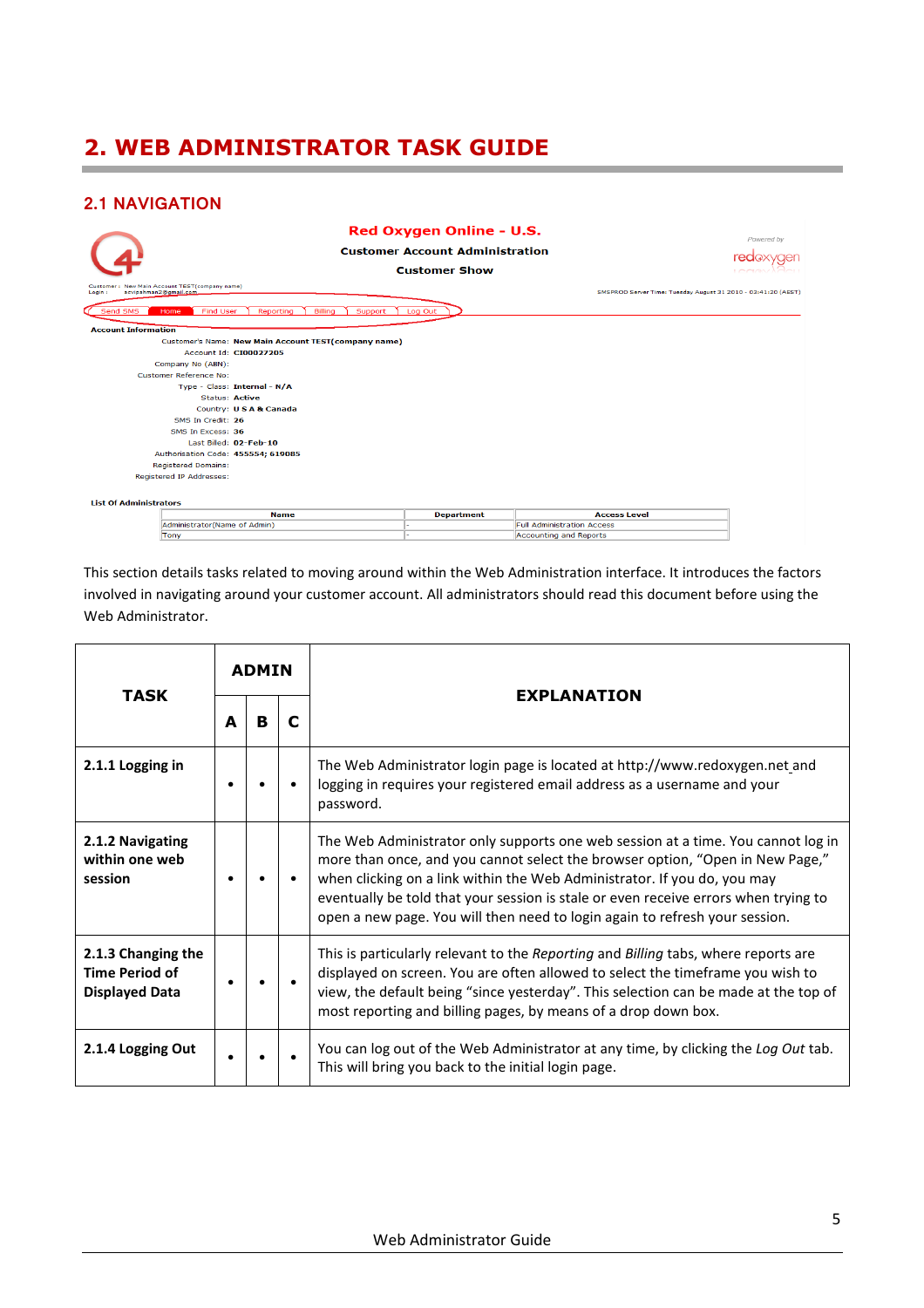## 2.2 CUSTOMER ACCOUNT MANAGEMENT

|                                 |                                                                 | Red Oxygen Online - U.S.               |                                                                | Powered by   |
|---------------------------------|-----------------------------------------------------------------|----------------------------------------|----------------------------------------------------------------|--------------|
|                                 |                                                                 | <b>Customer Account Administration</b> |                                                                | reaa         |
|                                 |                                                                 | <b>Customer Show</b>                   |                                                                | <b>LOOKS</b> |
|                                 |                                                                 |                                        |                                                                |              |
| acvipahman@yahoo.com<br>Login : | Customer: New Main Account TEST(company name)                   |                                        | SMSPROD Server Time: Friday November 05 2010 - 13:30:58 (AEST) |              |
| Home                            | Billing<br>Send SMS<br>Reporting<br>Administration<br>Find User | Support<br>Log Out                     |                                                                |              |
| <b>Account Information</b>      |                                                                 |                                        |                                                                |              |
|                                 | Customer's Name: New Main Account TEST(company name)            |                                        |                                                                |              |
|                                 | Account Id: CI00027205                                          |                                        |                                                                |              |
|                                 | Company No (ABN):                                               |                                        |                                                                |              |
|                                 | Customer Reference No:                                          |                                        |                                                                |              |
|                                 | Type - Class: Internal - N/A                                    |                                        |                                                                |              |
|                                 | <b>Status: Active</b>                                           |                                        |                                                                |              |
|                                 | Country: U S A & Canada                                         |                                        |                                                                |              |
|                                 | SMS In Credit: 26                                               |                                        |                                                                |              |
|                                 | SMS In Excess: 36                                               |                                        |                                                                |              |
|                                 | Last Rilled: 02-Eeb-10                                          |                                        |                                                                |              |
|                                 | Authorisation Code: 455554; 619085                              |                                        |                                                                |              |
|                                 | Registered Domains: @email.com                                  |                                        |                                                                |              |
|                                 | Registered IP Addresses: 0.0.0.0                                |                                        |                                                                |              |
|                                 |                                                                 |                                        |                                                                |              |
|                                 | <b>Edit This Record</b>                                         |                                        |                                                                |              |
| <b>List Of Administrators</b>   |                                                                 |                                        |                                                                |              |
|                                 | <b>Name</b>                                                     | <b>Department</b>                      | <b>Access Level</b>                                            |              |
|                                 | Administrator(Name of Admin)                                    |                                        | <b>Full Administration Access</b>                              |              |
|                                 | Tony                                                            |                                        | <b>Full Administration Access</b>                              |              |

The Web Administration is used to manage customer accounts, both trial and paid corporate accounts. This section will deal with the tasks that are associated with the management of customer accounts.

| <b>TASK</b>                                                          | <b>ADMIN</b> |        |           | <b>EXPLANATION</b>                                                                                                                                                                                                                                                                                                                   |  |  |  |
|----------------------------------------------------------------------|--------------|--------|-----------|--------------------------------------------------------------------------------------------------------------------------------------------------------------------------------------------------------------------------------------------------------------------------------------------------------------------------------------|--|--|--|
|                                                                      | A            | B<br>C |           |                                                                                                                                                                                                                                                                                                                                      |  |  |  |
| 2.2.1 Finding a User                                                 |              |        | $\bullet$ | Click on the Find User tab. Enter the user's email address, name, or mobile number<br>and click submit. On the results page, find the user you wish to view, and click on<br>that user's name.                                                                                                                                       |  |  |  |
| 2.2.2 Adding or<br><b>Deleting a Domain</b>                          |              |        |           | Customers cannot add or delete domains by themselves. In order to have a new<br>domain added or an existing domain deleted, please contact your reseller or Red<br>Oxygen Support.                                                                                                                                                   |  |  |  |
| 2.2.3 Adding or<br>Deleting an IP<br><b>Address</b>                  |              |        |           | Customers cannot add or delete IPs by themselves. In order to have a new IP<br>added or an existing IP deleted, please contact your reseller or Red Oxygen<br>Support.                                                                                                                                                               |  |  |  |
| 2.2.4 Adding or<br>Deleting an<br><b>Authorisation Code</b>          |              |        |           | Customers cannot add or delete authorisation codes by themselves. In order to<br>have a new IP added or an existing IP deleted, please contact your reseller or Red<br>Oxygen Support.                                                                                                                                               |  |  |  |
| 2.2.5 Activating or<br><b>Deactivating Active</b><br><b>Creation</b> |              |        |           | When Active Creation is turned on, a new user sending from a registered domain,<br>with the correct authorisation code, will have their account automatically created<br>when they send their first SMS message or reminder. If Active Creation is turned<br>off, each user account will need to be manually created by the customer |  |  |  |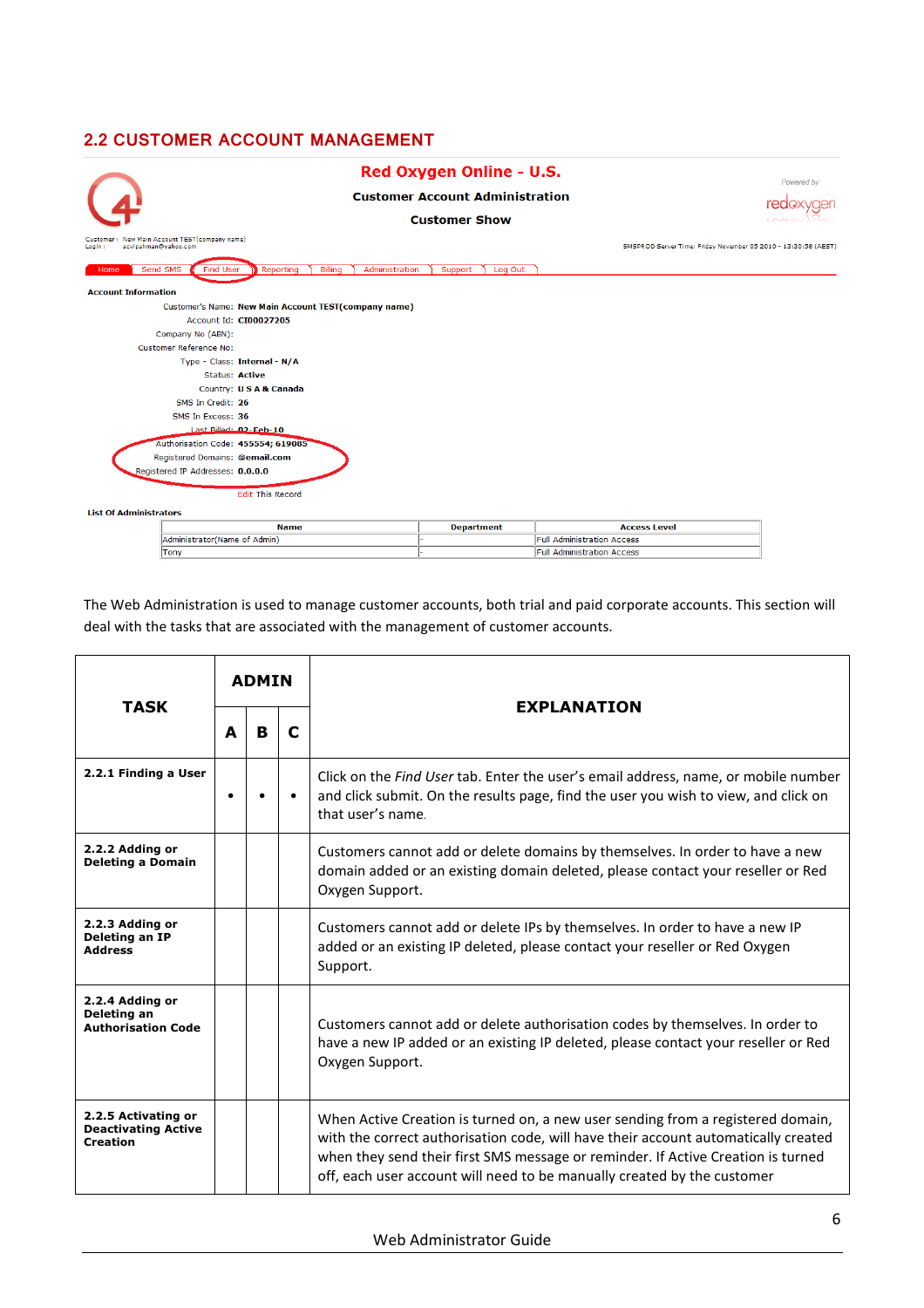|                                         |  | Administrators.<br>Customers cannot active or deactivate Active Creation by themselves. In order to<br>activate or deactivate Active Creation, please contact your reseller or Red Oxygen<br>Support. |
|-----------------------------------------|--|-------------------------------------------------------------------------------------------------------------------------------------------------------------------------------------------------------|
| 2.2.6 Cancelling<br><b>Your Account</b> |  | Please contact your reseller's sales team or Red Oxygen Sales.                                                                                                                                        |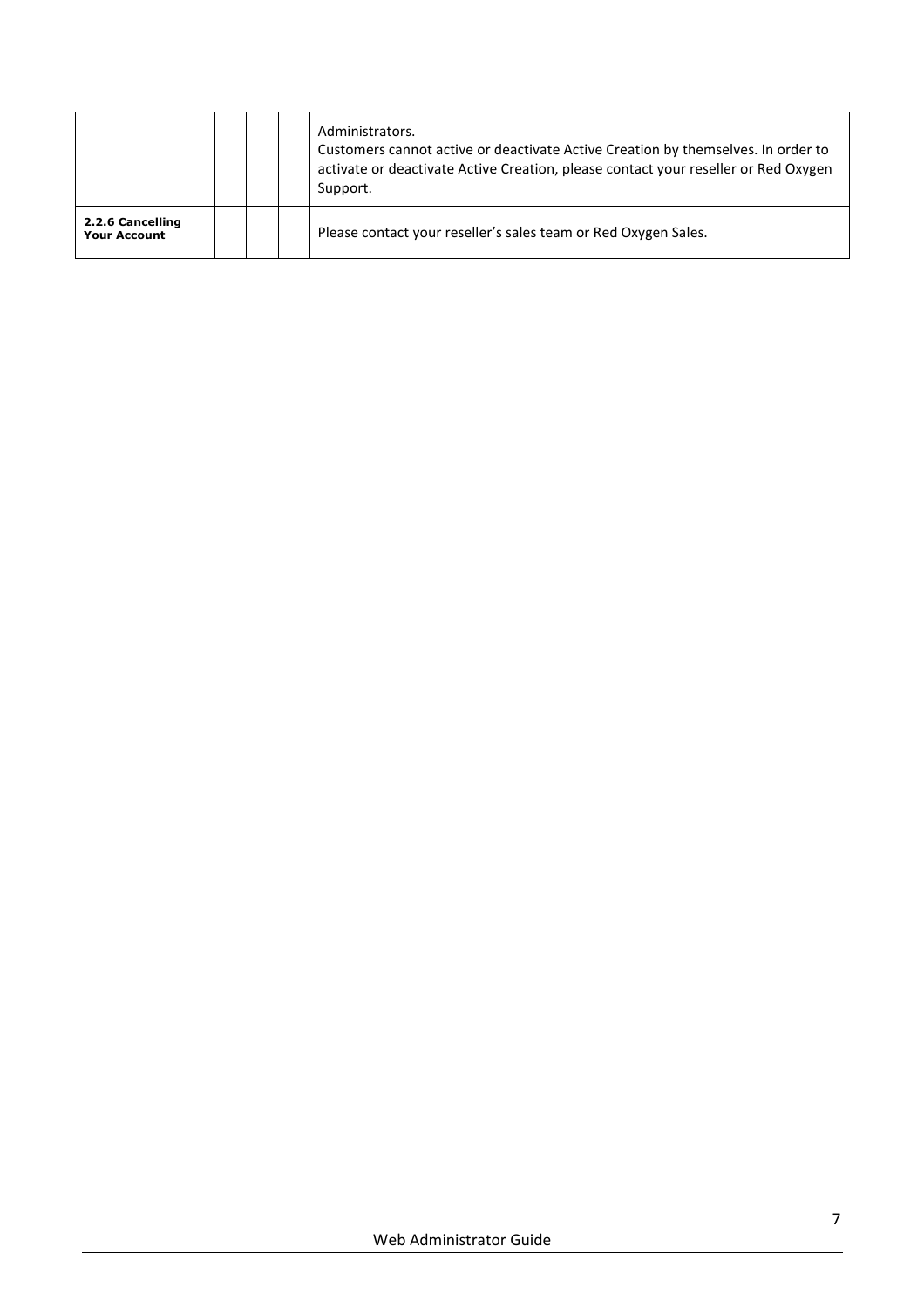## 2.3 REPORTING

| (4)                                                                                                                                                           |                                                                                                                |             | Powered by<br>rea@            |           |          |                               |  |  |
|---------------------------------------------------------------------------------------------------------------------------------------------------------------|----------------------------------------------------------------------------------------------------------------|-------------|-------------------------------|-----------|----------|-------------------------------|--|--|
| Customer: New Main Account TEST(company name)<br>acvipahman@yahoo.com<br>Login:                                                                               | SMSPROD Server Time: Friday November 05 2010 - 13:59:11 (AEST)                                                 |             |                               |           |          |                               |  |  |
| Send SMS<br>Find Use<br>Reporting<br>Home<br><b>Cost Centres</b><br><b>Users</b><br><b>Error Log</b><br><b>Account: New Main Account TEST (company memer)</b> | Administration<br><b>Billing</b><br>Support                                                                    | Log Out     |                               |           |          |                               |  |  |
| <b>Activity Report</b><br>since yesterday<br>for today only<br>since yesterday<br>for the last week<br><b>Activity Between</b><br>for the last fortnight      | <b>Show Report</b><br>and $05 -$ , November $\rightarrow$ , 2010 $\rightarrow$<br>for the last month (28 Days) |             | <b>Show Report</b>            |           |          |                               |  |  |
| Name                                                                                                                                                          | for the last quarter (90 Days)<br><b>Ilsers</b><br>for the last half year (180 Days)                           | # Direct    | <b>Messages</b><br># Standard | # Replies | # Sent   | <b>Reminders</b><br># Pending |  |  |
| fü,<br>No Cost Centre Assigned                                                                                                                                | for the last year (365 days)<br>3                                                                              | $\Omega$    | $\mathbf{o}$                  | $\Omega$  | $\Omega$ | $\mathbf{o}$                  |  |  |
| Total                                                                                                                                                         | з                                                                                                              | $\mathbf o$ | $\bf o$                       | $\bf o$   | o        | $\mathbf o$                   |  |  |
|                                                                                                                                                               |                                                                                                                |             |                               |           |          |                               |  |  |

Current Page Title - ReportCostCentre<br>Language: <u>English Deutsch Francais Italiano Español Neglerlands Po</u>misie <u>Portugues Lithuanian Russian 中文(著作) Chinese (Traditional)</u><br>2007. All information on this site is copyrigh E

Reporting is one of the most useful features of the Web Administrator. All reporting can be found under the Reporting tab. Most reports are self-explanatory, and as such, this section will not deal with explaining the views in detail themselves, but more on how to find them and their basic function. Reports are mostly all focussed on usage, but are then broken down into different reports on usage, for example, by status, cost centre, or user.

| <b>TASK</b>                                                         | <b>ADMIN</b> |   |           | <b>EXPLANATION</b>                                                                                                                                                                                                                                       |  |
|---------------------------------------------------------------------|--------------|---|-----------|----------------------------------------------------------------------------------------------------------------------------------------------------------------------------------------------------------------------------------------------------------|--|
|                                                                     | A            | B | C         |                                                                                                                                                                                                                                                          |  |
| 2.3.1<br>Understanding<br><b>Message Types in</b><br><b>Reports</b> |              |   |           | In reports based on message usage, the messages are broken down into the<br>following categories:<br>Direct messages (messages sent via API)<br>Standard messages<br>Replies<br><b>Sent Reminders</b><br><b>Pending Reminders</b>                        |  |
| 2.3.2 Changing the<br><b>Time Period for</b><br><b>Report Data</b>  |              |   |           | Please see section 2.1.3 for more information regarding time periods.                                                                                                                                                                                    |  |
| 2.3.3 Report Usage<br>by Cost Centre                                |              |   |           | The Cost Centres sub-tab will produce a report on usage based of the cost centres<br>which have been set up within that customer account. Cost centres are created by<br>customers in order to categorise their users, typically by department or group. |  |
| 2.3.4 Report Usage<br>by User                                       | $\bullet$    |   | $\bullet$ | The Users sub-tab will produce a report on usage, based on the users who are<br>registered within your account. This is one of the most common reports used, for<br>both administration and support.                                                     |  |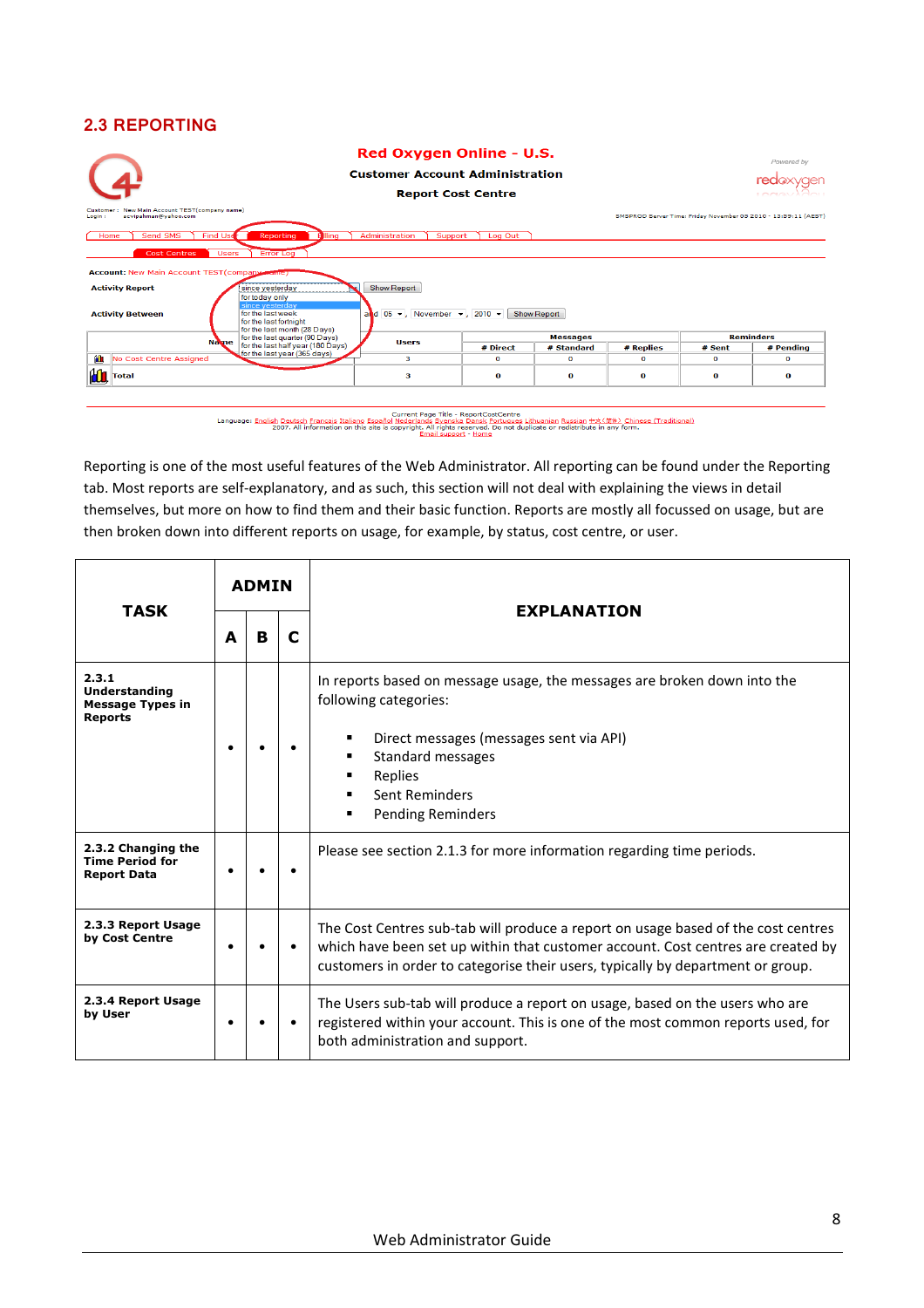#### 2.4 ADMINISTRATORS & ADMINISTRATION

Administration of your customer account and user accounts is one of the core uses of the Web Administrator tool. The Administration tab allows administrators access to a variety of configuration options, such as managing users, other administrators and cost centres.

|                                                                                                                                         | <b>Red Oxygen Online - U.S.</b>        |                                                                | Powered by |  |  |  |  |
|-----------------------------------------------------------------------------------------------------------------------------------------|----------------------------------------|----------------------------------------------------------------|------------|--|--|--|--|
| $\overline{4}$                                                                                                                          | <b>Customer Account Administration</b> |                                                                |            |  |  |  |  |
|                                                                                                                                         | <b>Admin Contact Show List</b>         |                                                                |            |  |  |  |  |
| Customer: New Main Account TEST(company name)<br>acvipahman@yahoo.com<br>Login:                                                         |                                        | SMSPROD Server Time: Friday November 05 2010 - 14:11:17 (AEST) |            |  |  |  |  |
| Administration<br>Send SMS<br>Find User<br>Reporting<br>Billing<br>Home<br><b>Administrators</b><br><b>Cost Centres</b><br><b>Users</b> | Log Out<br>Support <sup>**</sup>       |                                                                |            |  |  |  |  |
| List or Administrators<br><b>Add New</b>                                                                                                |                                        |                                                                |            |  |  |  |  |
| <b>Name</b>                                                                                                                             | <b>Department</b>                      | <b>Access Level</b>                                            |            |  |  |  |  |
| Administrator(Name of Admin)                                                                                                            |                                        | <b>Full Administration Access</b>                              |            |  |  |  |  |
| Tony                                                                                                                                    |                                        | <b>Full Administration Access</b>                              |            |  |  |  |  |
|                                                                                                                                         |                                        |                                                                |            |  |  |  |  |

#### Home Send SMS | Find User | Reporting | Billing | Administration | Support | Log Out

| Administrators                   | <b>Cost Centres</b><br><b>Users</b>                                                                                                           |                                                                                                                                                           |
|----------------------------------|-----------------------------------------------------------------------------------------------------------------------------------------------|-----------------------------------------------------------------------------------------------------------------------------------------------------------|
| <b>Administrator Information</b> |                                                                                                                                               |                                                                                                                                                           |
|                                  | * Name: Administrator(Name of Admin)                                                                                                          |                                                                                                                                                           |
| Position:                        |                                                                                                                                               |                                                                                                                                                           |
| Department:                      |                                                                                                                                               |                                                                                                                                                           |
|                                  | * Phone: 0011115555555                                                                                                                        |                                                                                                                                                           |
| Mobile:                          |                                                                                                                                               |                                                                                                                                                           |
| Fax:                             |                                                                                                                                               |                                                                                                                                                           |
|                                  | * Email: your@email.com                                                                                                                       |                                                                                                                                                           |
|                                  | * Password: $\bullet \bullet \bullet \bullet \bullet \bullet \bullet \bullet \bullet \bullet \bullet \bullet \bullet \bullet \bullet \bullet$ | Note: The password is required to give the user access to this customer maintenance interface.                                                            |
|                                  | * Confirm:   ****************                                                                                                                 |                                                                                                                                                           |
| <b>Street Address:</b>           |                                                                                                                                               |                                                                                                                                                           |
| Continued                        |                                                                                                                                               |                                                                                                                                                           |
| City:                            |                                                                                                                                               |                                                                                                                                                           |
| State:                           |                                                                                                                                               |                                                                                                                                                           |
| Postcode:                        |                                                                                                                                               |                                                                                                                                                           |
|                                  | Country: Usa & Canada<br>Access Level: Full Administration Access v                                                                           |                                                                                                                                                           |
| Linked User Email Address:       |                                                                                                                                               |                                                                                                                                                           |
| Sales Contact:                   | O Primary © Secondary                                                                                                                         | $\bigcirc$ N/A                                                                                                                                            |
|                                  |                                                                                                                                               |                                                                                                                                                           |
|                                  | Billing Contact: O Primary © Secondary                                                                                                        | $\bigcirc$ N/A                                                                                                                                            |
| Technical Contact:               | O Primary © Secondary                                                                                                                         | Making this value "Primary" will result in this this administrator receiving a copy of all error messages for this<br>$\bigcirc$ N/A<br>oten<br>customer. |
| Save                             | Or Delete this record.                                                                                                                        |                                                                                                                                                           |

\* Indicates a Required Field.

| <b>TASK</b>                                           |   | <b>ADMIN</b> | <b>EXPLANATION</b>                                                                                                                                                                                                                                                                                                |
|-------------------------------------------------------|---|--------------|-------------------------------------------------------------------------------------------------------------------------------------------------------------------------------------------------------------------------------------------------------------------------------------------------------------------|
|                                                       | A | в            |                                                                                                                                                                                                                                                                                                                   |
| 2.4.1 Viewing the<br>List of<br><b>Administrators</b> |   |              | Under the Administration tab and then under the Administrators sub-tab, you will<br>see a list of administrators. Each administrator is listed by name with their<br>department and access level details displayed to the right. The Administrators sub-<br>tab is the default view under the Administration tab. |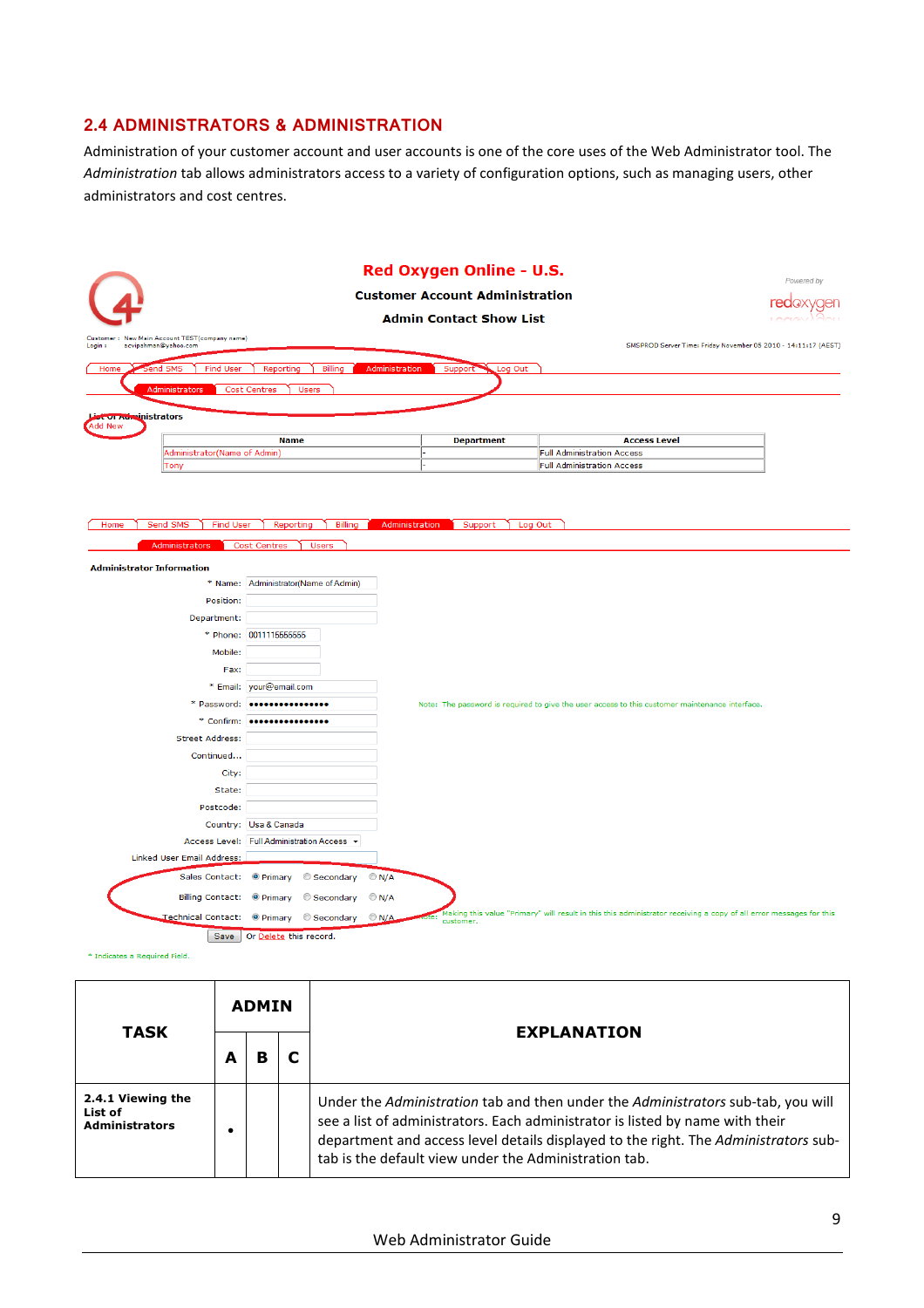| 2.4.2 Adding a New<br><b>Administrator</b>                     |  | Under the Administration tab and then under the Administrators sub-tab, you will<br>see a list of administrators. At the top of this table, click the "Add New<br>Administrator" link. Enter the details of the new Administrator. Of importance are<br>the name, email, phone number, and password fields. Ensure these are filled out<br>correctly.<br>By default, administrators are granted the lowest access level, "Help Desk". Make<br>sure that you select a desired access level before proceeding. Note that you can<br>only add an administrator of an equal or lower level of access as yourself. For more<br>information on contact options (i.e. Sales Contact, Billing Contact, and Technical<br>Contact), see section 2.4.4, 2.4.5, and 2.4.6. Once you have chosen the desired<br>contact status of the new administrator, click the submit button.                                                                                                                                          |
|----------------------------------------------------------------|--|---------------------------------------------------------------------------------------------------------------------------------------------------------------------------------------------------------------------------------------------------------------------------------------------------------------------------------------------------------------------------------------------------------------------------------------------------------------------------------------------------------------------------------------------------------------------------------------------------------------------------------------------------------------------------------------------------------------------------------------------------------------------------------------------------------------------------------------------------------------------------------------------------------------------------------------------------------------------------------------------------------------|
| 2.4.3 Editing an<br>Administrator                              |  | Click on an administrators name under the Administrators sub-tab (see section<br>2.4.1). All of the administrator's details will be displayed in editable fields. See<br>section 2.4.2 for more information on important fields. For more information on<br>contact options (i.e. sales contact, billing contact, and technical contact), see<br>section 2.4.4, 2.4.5, and 2.4.6. Once you have edited the desired fields, click the<br>submit button. Note that you can only edit an administrator of an equal or lower<br>level of access as yourself.                                                                                                                                                                                                                                                                                                                                                                                                                                                      |
| 2.4.4 Making an<br>Administrator a<br><b>Sales Contact</b>     |  | A sales contact marks an administrator as the primary or secondary contact for all<br>sales related correspondence with Red Oxygen or your reseller.<br>To make an administrator a sales contact, go to the edit administrator page (see<br>section 2.4.3), and scroll to the bottom three fields. Click the primary or secondary<br>radio buttons to activate the administrator as either of these levels of sales<br>contact. Once you have done this, click the submit button. Note that you can only<br>edit an administrator of an equal or lower level of access as yourself.                                                                                                                                                                                                                                                                                                                                                                                                                           |
| 2.4.5 Making an<br>Administrator a<br><b>Billing Contact</b>   |  | A billing contact marks an administrator as the primary or secondary contact for all<br>billing related correspondence with Red Oxygen or your reseller. It also uses this<br>contact's name and details to place on invoices.<br>To make an administrator a billing contact, go to the edit administrator page (see<br>section 2.4.3), and scroll to the bottom three fields. Click the primary or secondary<br>radio buttons to activate the administrator as either of these levels of billing<br>contact. Now check the administrator's address details are filled out in full (these<br>will appear on invoices). Once you have done this, click the submit button. Note<br>that you can only edit an administrator of an equal or lower level of access as<br>yourself.                                                                                                                                                                                                                                 |
| 2.4.6 Making an<br>Administrator a<br><b>Technical Contact</b> |  | A technical contact marks an administrator as the primary or secondary contact<br>for all technical related correspondence with Red Oxygen or your reseller. A<br>primary technical contact is generally considered to be one of the core<br>administrator types, as support/technical issues will be direct to this contact first.<br>A primary technical contact will receive a copy of error emails which are sent out<br>to users when they have a recognised error sending SMS messages. This enables<br>the administrator to respond quickly to the user's issue.<br>To make an administrator a technical contact, go to the edit administrator page<br>(see section 2.4.3), and scroll to the bottom three fields. Click the primary or<br>secondary radio buttons to activate the administrator as either of these levels of<br>technical contact. Once you have done this click the submit button. Note that you<br>can only edit an administrator of an equal or lower level of access as yourself. |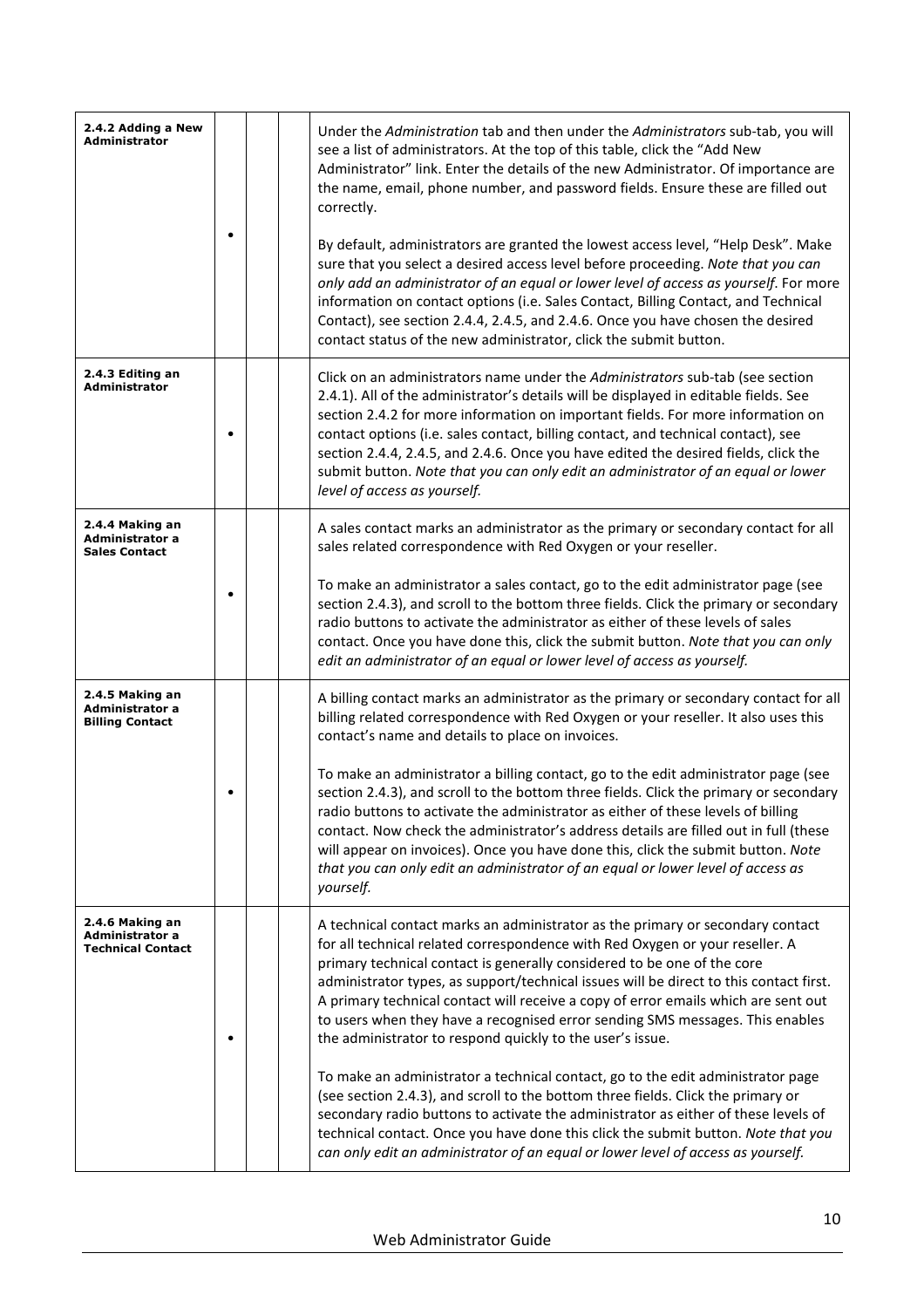

#### Red Oxygen Online - U.S.

#### **Customer Account Administration**

**Admin Cost Centre Show List** 

SMSPROD Server Time: Friday November 05 2010 - 14:24:41 (AEST)

Powered by

redoxygen

Home Send SMS | Find User | Reporting | Billing Support Log Out Administrators

**Acid New**<br>Add New<br>Note<del>, There</del> are two ways to add a user to a cost centre.

1. When users first load the software they will be automatically registered in this database. An administrator can log-on and assign them to a cost centre. are written users instructed the software they will be additionally registered in this database. An administrator can log-on and assign diem to a cost center.<br>2. To setup cost centres prior to users loading the software, a

| Please note, this must be done prior to the end of the billing cycle otherwise the user will be reported as Not Assigned in the billing report. |                   |                              |             |  |  |  |  |
|-------------------------------------------------------------------------------------------------------------------------------------------------|-------------------|------------------------------|-------------|--|--|--|--|
|                                                                                                                                                 |                   |                              |             |  |  |  |  |
|                                                                                                                                                 | <b>Name</b>       | <b>Contact Name</b>          | No of users |  |  |  |  |
|                                                                                                                                                 | Fext Cost Centres | Administrator(Name of Admin) |             |  |  |  |  |

Current Page Title - AdminCostCentreShowList<br>Language: <u>English Deutsch Francais Italiano Español Nederlands Svenska Dansk Portugues Lithuanian Russian 中文(寛) Chinese (Traditional)<br>2007. All information on this site is cop</u>

|                                       |   | <b>ADMIN</b> |   |                                                                                                                                                                                                                                                                                                                                                                                                      |  |
|---------------------------------------|---|--------------|---|------------------------------------------------------------------------------------------------------------------------------------------------------------------------------------------------------------------------------------------------------------------------------------------------------------------------------------------------------------------------------------------------------|--|
| <b>TASK</b>                           | A | B            | C | <b>EXPLANATION</b>                                                                                                                                                                                                                                                                                                                                                                                   |  |
| 2.4.7 Creating Cost<br><b>Centres</b> |   |              |   | Under the Administration tab is the Cost Centre sub-tab. A list of current cost<br>centres is displayed here in a table, with another column for each cost centre's<br>contact.<br>To add a new cost centre, click "Add New Cost Centre". Enter the name of the cost<br>centre and select and administrator to act as the cost centre's contact, and then<br>click submit.                           |  |
| 2.4.8 Edit a Cost<br>Centre           |   |              |   | Under the Administration tab is the Cost Centre sub-tab. A list of current cost<br>centres is displayed here in a table, with another column for each cost centre's<br>contact. Click on the cost centre that you wish to edit.<br>From the next screen you can edit the name of the cost centre, the contact, and<br>add new users (see section 2.4.11). To add existing users, see section 2.4.12. |  |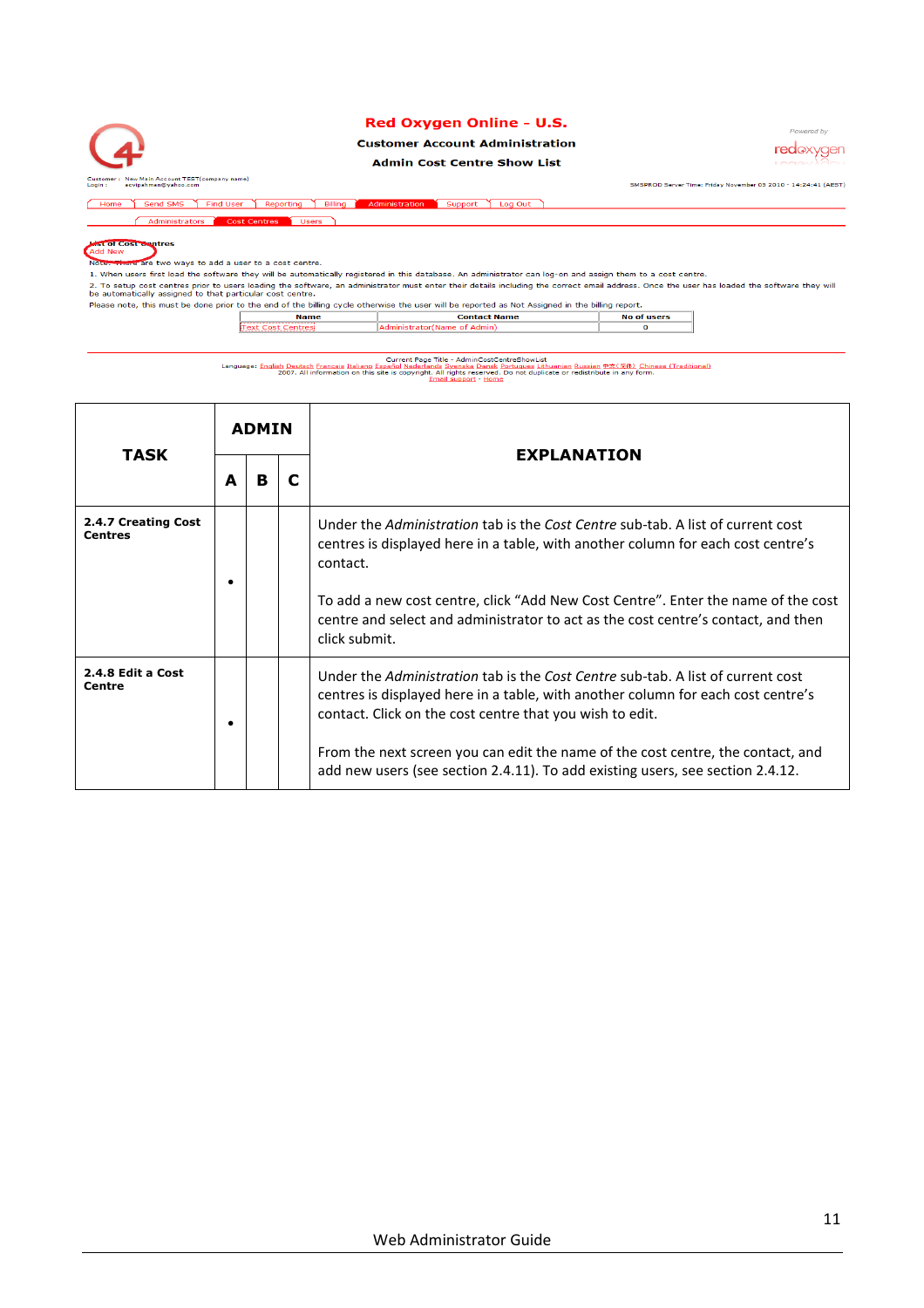

| <b>TASK</b>                |   | <b>EXPLANATION</b>                                                                                                                                                                                                                                                                                                                                                                                         |
|----------------------------|---|------------------------------------------------------------------------------------------------------------------------------------------------------------------------------------------------------------------------------------------------------------------------------------------------------------------------------------------------------------------------------------------------------------|
|                            | в |                                                                                                                                                                                                                                                                                                                                                                                                            |
| 2.4.9 Create a New<br>User |   | New users need to be manually created if active creation is switched off or a<br>particular user is not using one of the customer's registered domains and,<br>therefore, cannot be automatically created.<br>There are two methods for adding new users. The first method is the most<br>common. The second is adding the user via the Cost Centres sub-tab under<br>Administration (see section 2.4.11). |
|                            |   | Under the Administration tab is the User sub-tab. On this page is a list of users. At                                                                                                                                                                                                                                                                                                                      |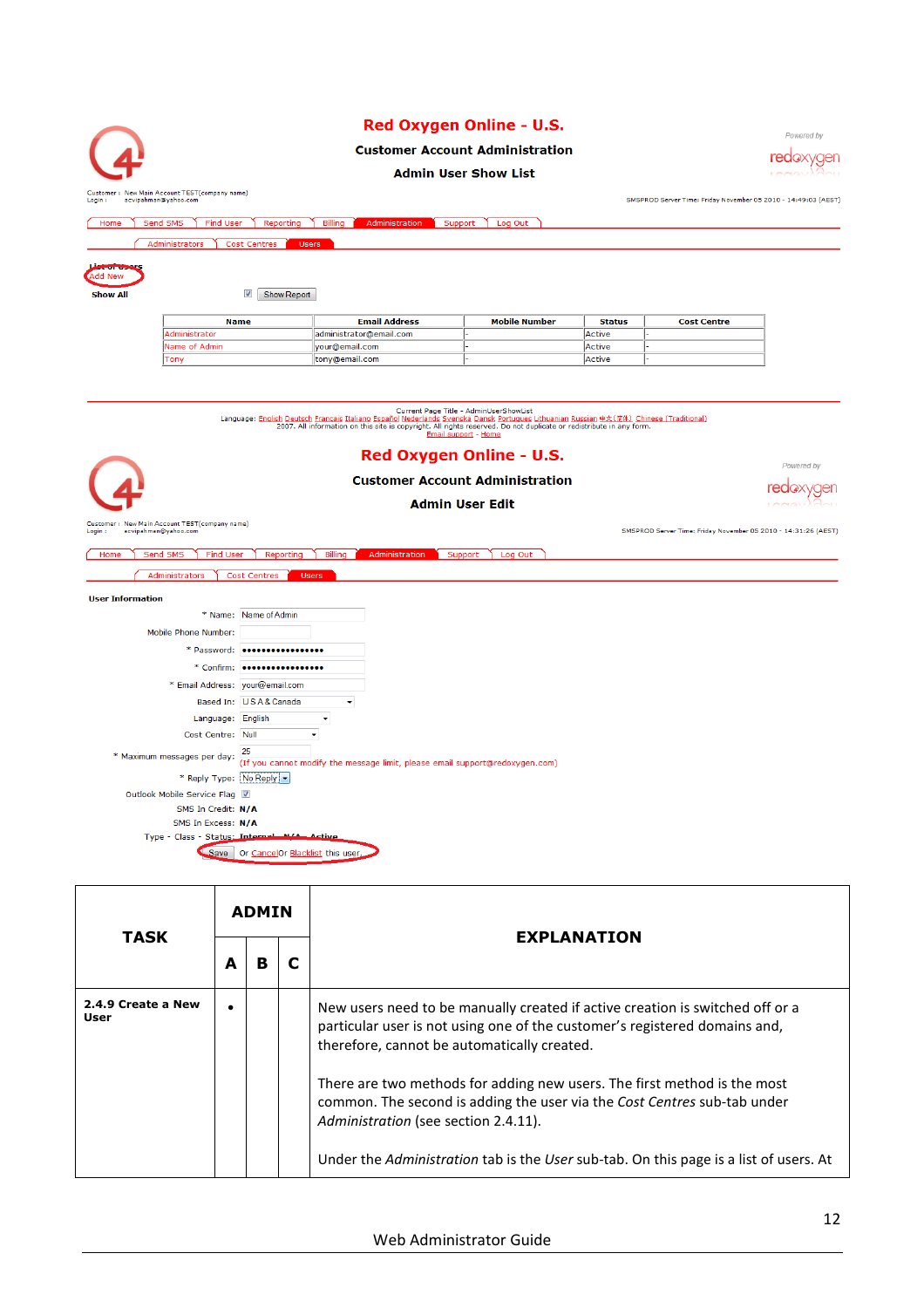|                                                               |   |  |  | the top of the page, click the "Add New User" button. Now add the two most<br>important fields; the user's name and email address. If the user is going to be<br>either using Red Alert and authenticating via password authentication, or logging<br>on to the Web Administrator, they will need to be given a password. Please inform<br>the user of their password. Now click the submit button.                                                                                                                                               |
|---------------------------------------------------------------|---|--|--|---------------------------------------------------------------------------------------------------------------------------------------------------------------------------------------------------------------------------------------------------------------------------------------------------------------------------------------------------------------------------------------------------------------------------------------------------------------------------------------------------------------------------------------------------|
| 2.4.10 Edit a User                                            |   |  |  | Under the Administration tab is the User sub-tab. On this page is a list of users.<br>Click on the user you wish to edit to get to the user details page. Scroll to the<br>bottom of the user's details and click the "Edit" link. The following fields are<br>considered commonly edited or important fields:<br>email address (if the user changes their email address)<br>password (for Red Alert or login onto the Web Administrator)                                                                                                         |
|                                                               |   |  |  | cost centre<br>Once you have changed these fields, click the submit button.                                                                                                                                                                                                                                                                                                                                                                                                                                                                       |
| 2.4.11 Add a New<br><b>User to a Cost</b><br>Centre           |   |  |  | Under the edit cost centre screen (see section 2.4.8), a list of users for that cost<br>centre will be displayed. You can create an entirely new user, via this screen, by<br>clicking the "Add New User" link at the top of the list of customers.                                                                                                                                                                                                                                                                                               |
|                                                               |   |  |  | Now add the two most important fields; the user's name and email address. If the<br>user is going to be either using Red Alert and authenticating via password<br>authentication, or logging on to the Web Administrator, they will need to be given<br>a password. Please inform the user of their password. Now click the submit<br>button.                                                                                                                                                                                                     |
|                                                               |   |  |  | This user will be created as a new user but will also be attached to the cost centre<br>that the user account was created in.                                                                                                                                                                                                                                                                                                                                                                                                                     |
| 2.4.12 Add Existing<br><b>Users to a Cost</b><br>Centre       | ٠ |  |  | Under the Administration tab is the User sub-tab. On this page is a list of users.<br>Click on the user you wish to edit to get to the user details page. Scroll to the<br>bottom of the user's details and click the "Edit" link. On this page is a field called<br>"Cost Centre". This field has a drop down box with a list of current cost centres.<br>Select the cost centre that you wish this user to be added to, and then click the<br>submit button at the bottom of the page.                                                          |
| 2.4.13 Edit a User's<br><b>Daily Limit</b>                    |   |  |  | Under the Administration tab is the User sub-tab. On this page is a list of users.<br>Click on the user you wish to edit to get to the user details page. Scroll to the<br>bottom of the user's details and click the "Edit" link. On this page is a field called<br>"Maximum messages per day", enter a number and change your daily limit there,<br>then click the submit button at the bottom of the page. If you can't change your<br>daily limit, please contact your reseller or Red Oxygen to have this limit changed.                     |
| 2.4.14 Check a<br><b>User's Environment</b><br><b>Details</b> |   |  |  | Under the Administration tab is the User sub-tab. On this page is a list of users.<br>Click on the user you wish to view to get to the user details page. At the bottom of<br>the page are several fields listing details about the environment the user is<br>sending messages from. Note that these details are only available if the user has<br>sent a message and are only as current as the date of the last message that was<br>sent. Additionally, users using the NotesSMS line of products will not have this<br>information available. |
|                                                               |   |  |  | Operating System Version: The version of the Operating System, followed by the<br>version of the Service Packs installed (if any), followed by the screen resolution.<br>Mail Client Version: The numerical version string is listed here.                                                                                                                                                                                                                                                                                                        |
|                                                               |   |  |  |                                                                                                                                                                                                                                                                                                                                                                                                                                                                                                                                                   |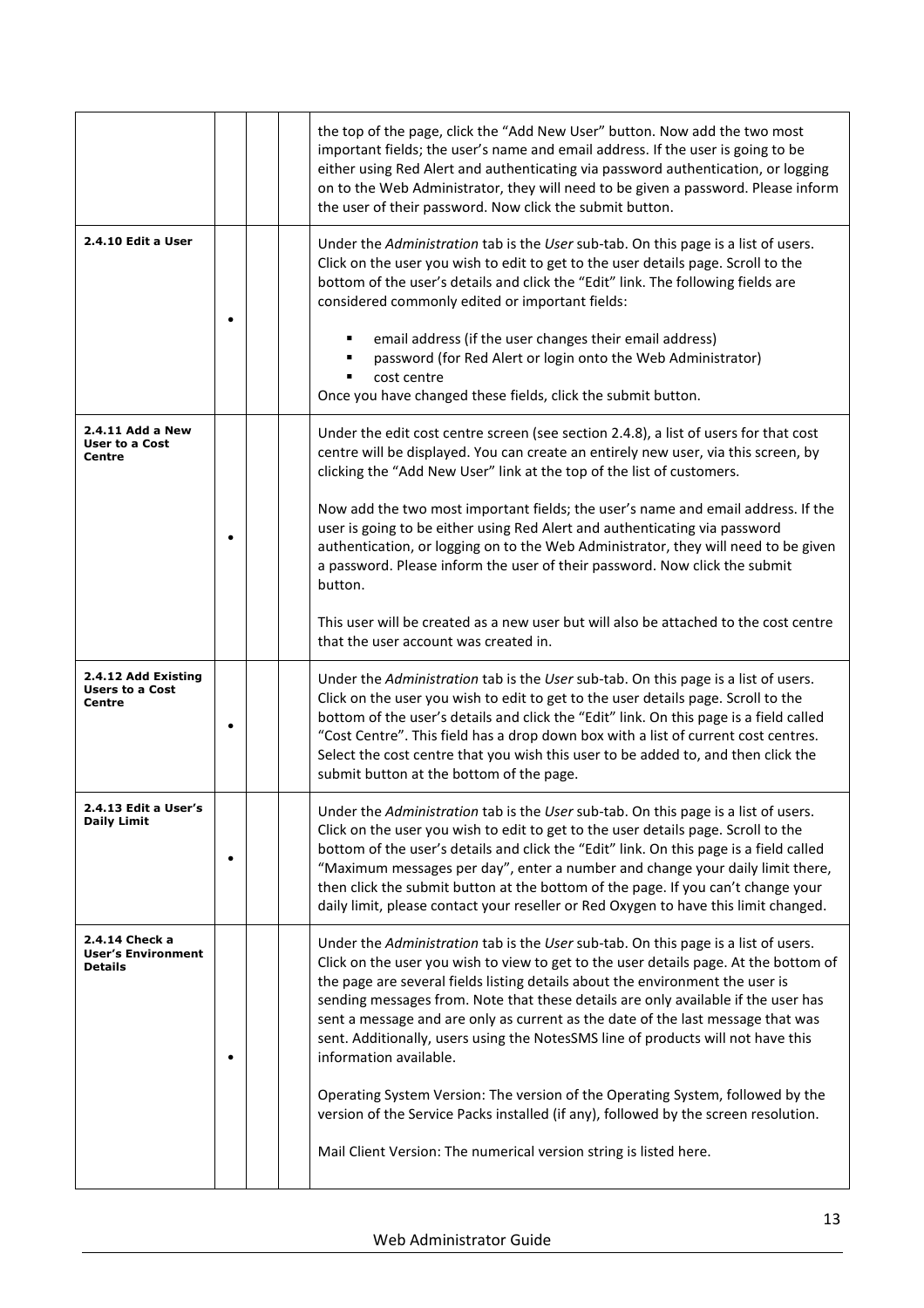|                                                                    |  | Red Oxygen Software Release: This field will indicate either the version number of<br>the software and/or the version name.                                                                                                                                                                                                                         |
|--------------------------------------------------------------------|--|-----------------------------------------------------------------------------------------------------------------------------------------------------------------------------------------------------------------------------------------------------------------------------------------------------------------------------------------------------|
|                                                                    |  | Time zone: This will be listed in minutes, e.g. 600 would indicate a time zone of<br>$+10:00$ GMT.                                                                                                                                                                                                                                                  |
|                                                                    |  | Day Light Savings Flag: If this is set to 0, then the user is not in a daylight savings<br>state, or they have their daylight savings checkbox is unticked in their system<br>clock. If it is set to 1, then daylight savings time applies.                                                                                                         |
| 2.4.15 Cancelling,<br>Suspending, or<br><b>Blacklisting a User</b> |  | Under the Administration tab is the User sub-tab. On this page is a list of users.<br>Click on the user you wish to edit to get to the user details page. Go down to the<br>user's status and select the desired status. Blacklisting will completely prevent that<br>user from sending messages or creating a new account with that email address. |